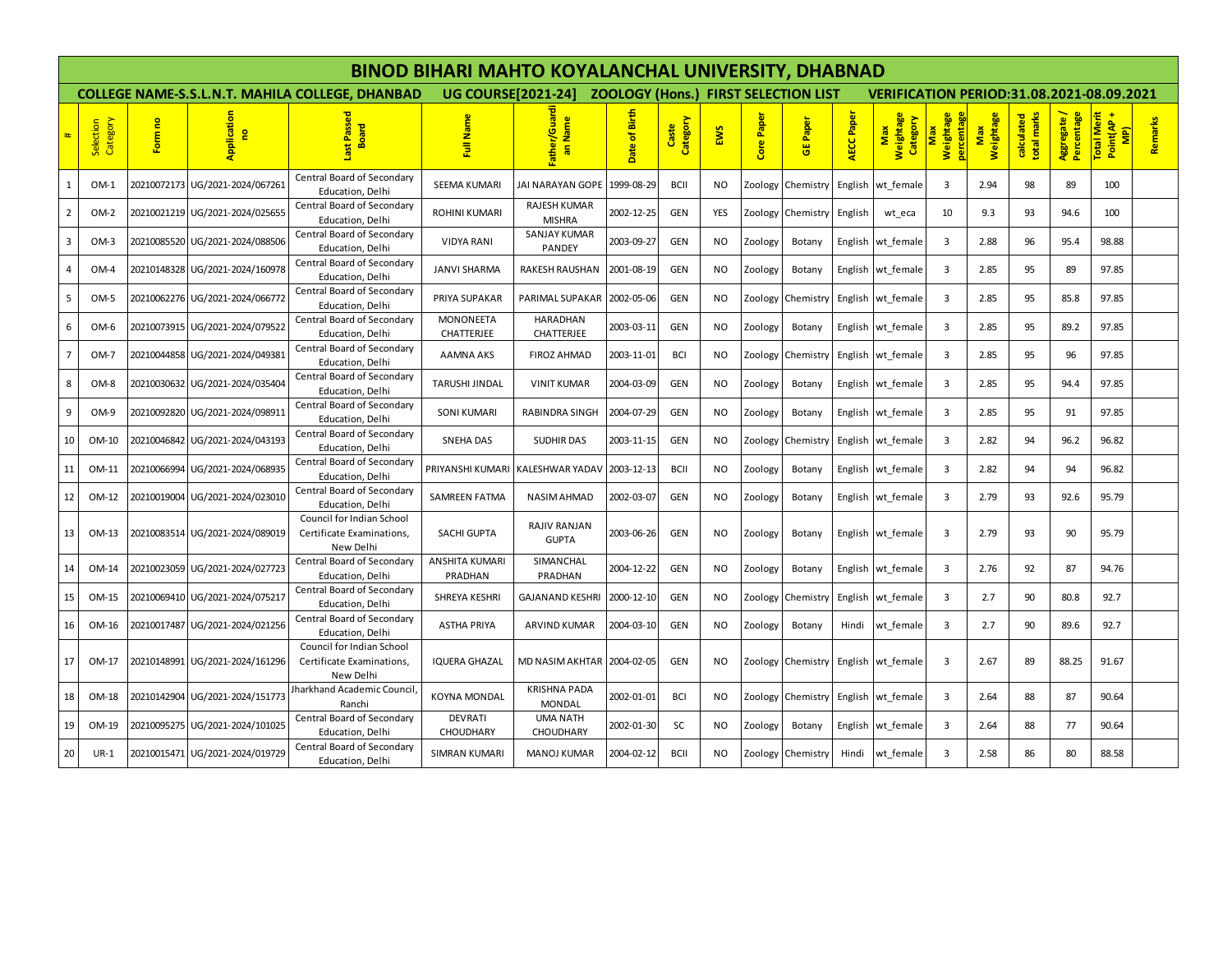|    |                       |             |                                 |                                                                                                                       |                              | <b>BINOD BIHARI MAHTO KOYALANCHAL UNIVERSITY, DHABNAD</b> |                                             |                   |           |            |                   |            |                                                  |                             |                         |                           |                           |                                  |         |  |  |  |
|----|-----------------------|-------------|---------------------------------|-----------------------------------------------------------------------------------------------------------------------|------------------------------|-----------------------------------------------------------|---------------------------------------------|-------------------|-----------|------------|-------------------|------------|--------------------------------------------------|-----------------------------|-------------------------|---------------------------|---------------------------|----------------------------------|---------|--|--|--|
|    |                       |             |                                 | <b>COLLEGE NAME-S.S.L.N.T. MAHILA COLLEGE, DHANBAD</b>                                                                | <b>UG COURSE[2021-24]</b>    |                                                           | <b>ZOOLOGY (Hons.) FIRST SELECTION LIST</b> |                   |           |            |                   |            | <b>VERIFICATION PERIOD:31.08.2021-08.09.2021</b> |                             |                         |                           |                           |                                  |         |  |  |  |
|    | Category<br>Selection | Form no     | Application<br>g                | Passed<br><b>Board</b><br><b>ise</b>                                                                                  | Full Name                    | Father/Guard<br>an Name                                   | Birth<br>৳<br>Date                          | Category<br>Caste | EWS       | Core Paper | <b>GE Paper</b>   | AECC Paper | Weightage<br>Category<br>Max                     | Weightage<br><b>rcentag</b> | Weightage<br><b>Max</b> | calculated<br>total marks | Aggregate /<br>Percentage | Total Merit<br>Point(AP +<br>MP) | Remarks |  |  |  |
| 21 | <b>UR-2</b>           |             | 20210141193 UG/2021-2024/150156 | Jharkhand Academic Council,<br>Ranchi                                                                                 | <b>SHRUTI KUMARI</b>         | SURESH CHANDRA<br><b>MAHATO</b>                           | 2003-08-22                                  | <b>BCI</b>        | NO        | Zoology    | Botany            |            | English wt_female                                | 3                           | 2.55                    | 85                        | 76.6                      | 87.55                            |         |  |  |  |
| 22 | $UR-3$                | 20210035200 | UG/2021-2024/039644             | Central Board of Secondary<br>Education, Delhi                                                                        | KUMARI JYOTI<br>SINGH        | <b>MANOJ KUMAR</b>                                        | 2002-04-25                                  | <b>GEN</b>        | NO        | Zoology    | Chemistry         |            | English wt_female                                | 3                           | 2.52                    | 84                        | 82                        | 86.52                            |         |  |  |  |
| 23 | $UR-4$                |             | 20210008901 UG/2021-2024/010504 | Central Board of Secondary<br>Education, Delhi                                                                        | SUDHA KUMARI                 | <b>HRIDYA PRAKASH</b><br><b>GIRI</b>                      | 2002-07-23                                  | <b>GEN</b>        | NO.       | Zoology    | Botany            |            | English wt_female                                | 3                           | 2.52                    | 84                        | 74.6                      | 86.52                            |         |  |  |  |
| 24 | <b>UR-5</b>           |             | 20210018716 UG/2021-2024/022797 | Central Board of Secondary<br>Education, Delhi                                                                        | NIHARIKA DEY                 | <b>GOUTAM KUMAR</b><br><b>DEY</b>                         | 2003-05-25                                  | <b>GEN</b>        | NO        | Zoology    | Botany            |            | English wt_female                                | 3                           | 2.49                    | 83                        | 83.75                     | 85.49                            |         |  |  |  |
| 25 | <b>UR-6</b>           |             | 20210056194 UG/2021-2024/034386 | Central Board of Secondary<br>Education, Delhi                                                                        | <b>KUM KUM KUMARI</b>        | <b>SUNIL KUMAR</b><br>NISHAD                              | 2004-12-22                                  | <b>BCI</b>        | NO.       | Zoology    | Chemistry         |            | English wt female                                | 3                           | 2.49                    | 83                        | -73                       | 85.49                            |         |  |  |  |
| 26 | <b>UR-7</b>           |             | 20210095952 UG/2021-2024/101532 | Central Board of Secondary<br>Education, Delhi                                                                        | SALONI SHREYASHI             | SHARMENDRA<br><b>KUMAR SAHU</b>                           | 2003-09-29                                  | <b>GEN</b>        | NO        | Zoology    | Botany            |            | English wt female                                | 3                           | 2.46                    | 82                        | 77.4                      | 84.46                            |         |  |  |  |
| 27 | <b>UR-8</b>           |             | 20210029986 UG/2021-2024/017410 | Jharkhand Academic Council<br>Ranchi                                                                                  | LAXMI KUMARI                 | GOUTAM CHANDRA<br><b>MAHATO</b>                           | 2003-01-05                                  | <b>BCI</b>        | NO.       | Zoology    | Chemistry         |            | English wt_female                                | 3                           | 2.43                    | 81                        | 70.4                      | 83.43                            |         |  |  |  |
| 28 | <b>UR-9</b>           |             | 20210075356 UG/2021-2024/081147 | Iharkhand Academic Council<br>Ranchi                                                                                  | PRITY KUMARI                 | <b>CHANDRA KISHOR</b><br>PANDIT                           | 2004-01-05                                  | <b>GEN</b>        | NO.       | Zoology    | Botany            |            | English wt female                                | 3                           | 2.43                    | 81                        | 62.4                      | 83.43                            |         |  |  |  |
| 29 | <b>UR-10</b>          |             | 20210022178 UG/2021-2024/026434 | Central Board of Secondary<br>Education, Delhi                                                                        | RITIKA KUMARI                | RAJANI KUMAR<br><b>GUPTA</b>                              | 2004-02-10                                  | <b>BCII</b>       | NO        | Zoology    | Chemistry         | Hindi      | wt female                                        | 3                           | 2.43                    | 81                        | 80                        | 83.43                            |         |  |  |  |
| 30 | UR-11                 |             | 20210050356 UG/2021-2024/056174 | Central Board of Secondary<br>Education, Delhi                                                                        | PRERANA PRASAD               | PRADEEP KUMAR                                             | 2004-08-31                                  | <b>BCII</b>       | NO.       | Zoology    | Chemistry         |            | English wt female                                | 3                           | 2.43                    | 81                        | 78.2                      | 83.43                            |         |  |  |  |
| 31 | <b>UR-12</b>          |             | 20210030788 UG/2021-2024/035470 | Jharkhand Academic Council<br>Ranchi                                                                                  | RIYA KUMARI                  | RAJENDRA<br><b>NARAYAN SINGH</b>                          | 2002-07-16                                  | <b>GEN</b>        | NO        | Zoology    | Botany            |            | English wt female                                | 3                           | 2.4                     | 80                        | 74.6                      | 82.4                             |         |  |  |  |
| 32 | <b>UR-13</b>          |             |                                 | National Institute of Open<br>20210083120 UG/2021-2024/088502 Schooling (formarly National<br>Open School), New Delhi | <b>RAGINI PANDEY</b>         | <b>GAJENDRA NATH</b><br>PANDEY                            | 2002-10-16                                  | <b>GEN</b>        | NO.       | Zoology    | Chemistry         |            | English wt female                                | 3                           | 2.4                     | 80                        | 79.5                      | 82.4                             |         |  |  |  |
| 33 | <b>UR-14</b>          |             | 20210009560 UG/2021-2024/013177 | Council for Indian School<br>Certificate Examinations,<br>New Delhi                                                   | PUJA GORAI                   | RAMESH CHANDRA<br><b>GORAI</b>                            | 2002-08-17                                  | <b>GEN</b>        | YES       | Zoology    | Chemistry         |            | English wt female                                | 3                           | 2.37                    | 79                        | 74                        | 81.37                            |         |  |  |  |
| 34 | <b>UR-15</b>          |             | 20210151251 UG/2021-2024/159663 | Central Board of Secondary<br>Education, Delhi                                                                        | KOMAL GOSWAMI                | <b>JITENDRA</b><br><b>GOSWAMI</b>                         | 2003-04-05                                  | <b>GEN</b>        | NO.       | Zoology    | Botany            |            | English wt female                                | 3                           | 2.37                    | 79                        | 77.2                      | 81.37                            |         |  |  |  |
| 35 | <b>UR-16</b>          |             | 20210153475 UG/2021-2024/165461 | Central Board of Secondary<br>Education, Delhi                                                                        | RIYA KUMARI SAW              | ANIL SAW                                                  | 2003-08-03                                  | <b>GEN</b>        | NO.       | Zoology    | Botany            |            | English wt female                                | 3                           | 2.37                    | 79                        | 82.2                      | 81.37                            |         |  |  |  |
| 36 | <b>UR-17</b>          | 20210029971 | UG/2021-2024/034625             | Central Board of Secondary<br>Education, Delhi                                                                        | <b>SOUMYA PATHAK</b>         | <b>SANTOSH KUMAR</b><br>PATHAK                            | 2004-07-04                                  | <b>GEN</b>        | NO.       | Zoology    | Chemistry         | Hindi      | wt female                                        | 3                           | 2.37                    | 79                        | 87.4                      | 81.37                            |         |  |  |  |
| 37 | <b>UR-18</b>          |             | 20210070352 UG/2021-2024/076424 | Central Board of Secondary<br>Education, Delhi                                                                        | PRITY KUMARI<br><b>MURMU</b> | <b>SHADEO MANGHI</b>                                      | 2004-09-28                                  | ST                | NO.       | Zoology    | Botany            |            | English wt female                                | 3                           | 2.37                    | 79                        | 73                        | 81.37                            |         |  |  |  |
| 38 | <b>UR-19</b>          |             |                                 | Jharkhand Academic Council<br>Ranchi                                                                                  | APARNA KUMARI                | <b>SANJIT KUMAR</b><br><b>MAHATO</b>                      | 2003-10-03                                  | <b>BCI</b>        | NO        | Zoology    | Chemistry         |            | English wt female                                | 3                           | 2.34                    | 78                        | 73.8                      | 80.34                            |         |  |  |  |
| 39 | <b>UR-20</b>          |             | 20210072352 UG/2021-2024/041184 | Iharkhand Academic Council<br>Ranchi                                                                                  | <b>KUSUM MAHATO</b>          | <b>KAILASH MAHATO</b>                                     | 2004-11-04                                  | <b>BCI</b>        | NO.       |            | Zoology Chemistry |            | English wt female                                | 3                           | 2.34                    | 78                        | 66                        | 80.34                            |         |  |  |  |
| 40 | <b>UR-21</b>          |             | 20210118377 UG/2021-2024/065131 | Central Board of Secondary<br>Education, Delhi                                                                        | SHRUTI KUMARI                | SAMARENDRA<br>YADAV                                       | 2002-02-16                                  | <b>GEN</b>        | <b>NO</b> | Zoology    | Botany            |            | English wt female                                | $\overline{\mathbf{3}}$     | 2.31                    | 77                        | 79.83                     | 79.31                            |         |  |  |  |
| 41 | <b>UR-22</b>          |             | 20210015330 UG/2021-2024/019586 | Jharkhand Academic Council,<br>Ranchi                                                                                 | <b>MONIKA SOREN</b>          | <b>MESAR SOREN</b>                                        | 2001-02-18                                  | ST                | <b>NO</b> | Zoology    | Botany            |            | English wt female                                | 3                           | 2.28                    | 76                        | 55.6                      | 78.28                            |         |  |  |  |
| 42 | <b>UR-23</b>          |             | 20210099823 UG/2021-2024/092954 | Jharkhand Academic Council,<br>Ranchi                                                                                 | PUNAM TUDU                   | <b>CHANDAR TUDU</b>                                       | 2004-01-24                                  | ST                | NO        |            | Zoology Chemistry |            | English wt_female                                | 3                           | 2.28                    | 76                        | 67.6                      | 78.28                            |         |  |  |  |
|    |                       |             |                                 |                                                                                                                       |                              |                                                           |                                             |                   |           |            |                   |            |                                                  |                             |                         |                           |                           |                                  |         |  |  |  |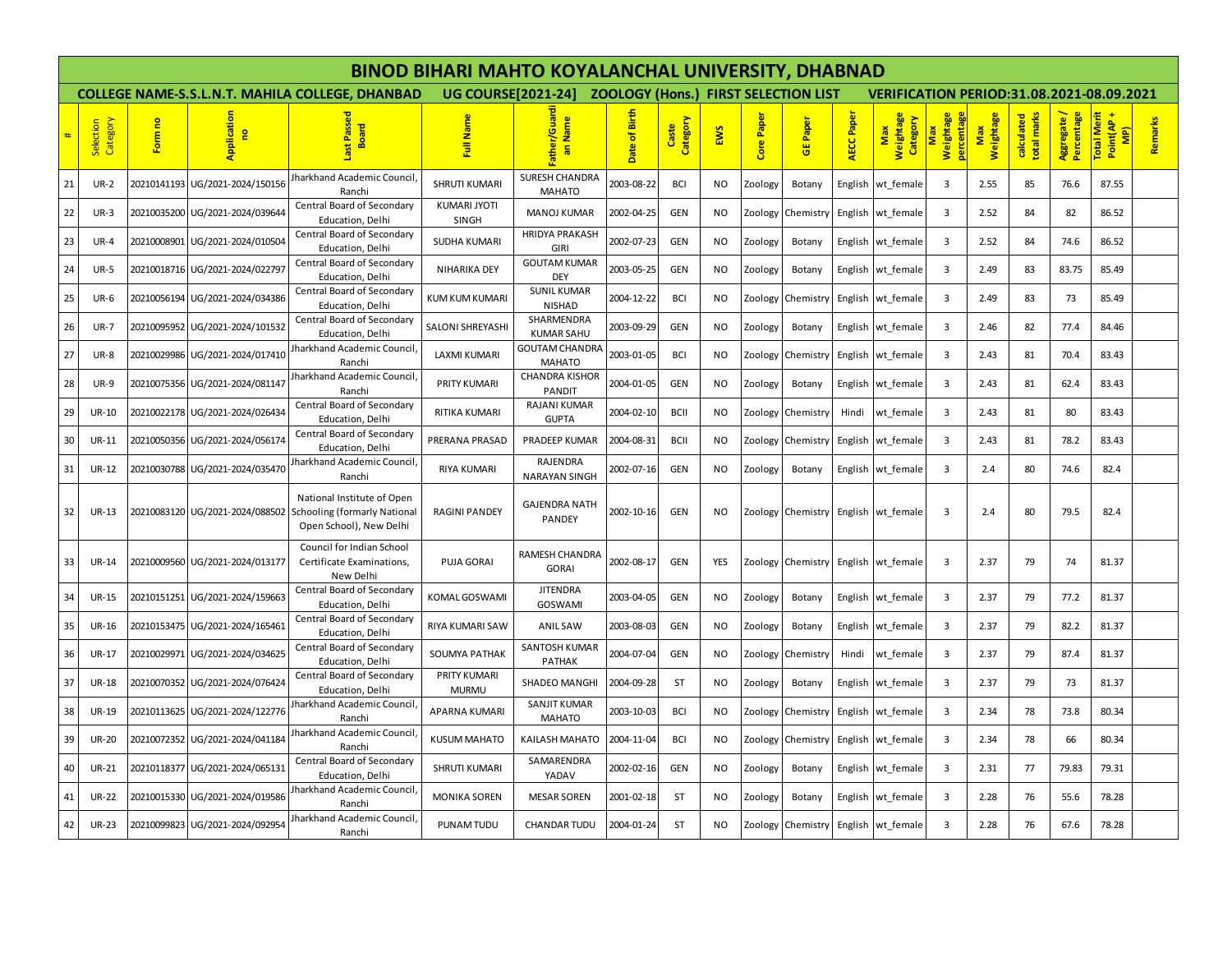|           |                       |                         |                                 |                                                        | <b>BINOD BIHARI MAHTO KOYALANCHAL UNIVERSITY, DHABNAD</b> |                                      |                                             |                   |           |            |                   |            |                                                  |                         |                  |                           |                          |                                  |         |  |  |
|-----------|-----------------------|-------------------------|---------------------------------|--------------------------------------------------------|-----------------------------------------------------------|--------------------------------------|---------------------------------------------|-------------------|-----------|------------|-------------------|------------|--------------------------------------------------|-------------------------|------------------|---------------------------|--------------------------|----------------------------------|---------|--|--|
|           |                       |                         |                                 | <b>COLLEGE NAME-S.S.L.N.T. MAHILA COLLEGE, DHANBAD</b> | <b>UG COURSE[2021-24]</b>                                 |                                      | <b>ZOOLOGY (Hons.) FIRST SELECTION LIST</b> |                   |           |            |                   |            | <b>VERIFICATION PERIOD:31.08.2021-08.09.2021</b> |                         |                  |                           |                          |                                  |         |  |  |
| $\ddot{}$ | Selection<br>Category | Form no                 | Application<br>$\mathbf{e}$     | Passe<br><b>Board</b>                                  | Full Name                                                 | ather/Guardi<br>an Name              | Birth<br>৳<br>Date                          | Category<br>Caste | EWS       | Core Paper | <b>GE Paper</b>   | AECC Paper | Weightage<br>Category<br>Max                     | Weightage<br>percentage | Weightage<br>Max | calculated<br>total marks | Agregate /<br>Percentage | Total Merit<br>Point(AP +<br>MP) | Remarks |  |  |
| 43        | <b>UR-24</b>          | 20210063475             | UG/2021-2024/068166             | Jharkhand Academic Council<br>Ranchi                   | <b>USHA KUMARI</b>                                        | SAILEN CHANDRA<br>MANDAL             | 2004-08-10                                  | <b>BCI</b>        | NO.       | Zoology    | Botany            | English    | wt female                                        | 3                       | 2.28             | 76                        | 69.2                     | 78.28                            |         |  |  |
| 44        | <b>UR-25</b>          | 20210101975             | UG/2021-2024/107067             | harkhand Academic Council<br>Ranchi                    | RAFAT ZAINAB<br><b>KHATOON</b>                            | <b>MD ZEYAUDDIN</b>                  | 2004-12-07                                  | <b>BCI</b>        | NO.       | Zoology    | Botany            |            | English wt female                                | 3                       | 2.28             | 76                        | 61.8                     | 78.28                            |         |  |  |
| 45        | <b>UR-26</b>          | 20210120323             | UG/2021-2024/130701             | Jharkhand Academic Council<br>Ranchi                   | RAFAT ZAINAB<br><b>KHATOON</b>                            | MD ZEYAUDDIN                         | 2004-12-07                                  | <b>GEN</b>        | <b>NO</b> | Zoology    | Botany            |            | English wt_female                                | 3                       | 2.28             | 76                        | 61.8                     | 78.28                            |         |  |  |
| 46        | <b>UR-27</b>          | 20210065847             | UG/2021-2024/072190             | harkhand Academic Council<br>Ranchi                    | <b>SHABRI KUMARI</b>                                      | BINDESHWAR<br><b>BHUIYAN</b>         | 2002-10-01                                  | <b>SC</b>         | NO.       | Zoology    | Botany            |            | English wt_female                                | $\overline{3}$          | 2.25             | 75                        | 60.8                     | 77.25                            |         |  |  |
| 47        | <b>UR-28</b>          | 20210059003             | UG/2021-2024/063952             | <b>Iharkhand Academic Council</b><br>Ranchi            | <b>LAXMI KUMARI</b>                                       | <b>GOURI SHANKAR</b><br><b>MAHTO</b> | 2004-03-19                                  | <b>BCI</b>        | NO.       | Zoology    | Chemistry         | English    | wt female                                        | 3                       | 2.25             | 75                        | 71.6                     | 77.25                            |         |  |  |
| 48        | <b>UR-29</b>          |                         | 20210117542 UG/2021-2024/128168 | <b>Iharkhand Academic Council</b><br>Ranchi            | <b>ISHA KUMARI</b>                                        | <b>VIJAY KUMAR</b>                   | 2003-04-25                                  | <b>BCI</b>        | <b>NO</b> |            | Zoology Chemistry |            | English wt female                                | 3                       | 2.22             | 74                        | 68                       | 76.22                            |         |  |  |
| 49        | <b>UR-30</b>          | 20210136018             | UG/2021-2024/145695             | Iharkhand Academic Council<br>Ranchi                   | PRIYANKA VERMA                                            | <b>GOPAL KRISHNA</b><br><b>VERMA</b> | 2003-07-07                                  | <b>GEN</b>        | NO.       |            | Zoology Chemistry |            | English wt_female                                | 3                       | 2.22             | 74                        | 72.2                     | 76.22                            |         |  |  |
| 50        | <b>UR-31</b>          |                         | 20210127971 UG/2021-2024/137837 | Central Board of Secondary<br>Education, Delhi         | RIYA KUMARI                                               | <b>BABULAL DHOBI</b>                 | 2003-08-03                                  | <b>SC</b>         | <b>NO</b> | Zoology    | Botany            |            | English wt female                                | 3                       | 2.22             | 74                        | 78.33                    | 76.22                            |         |  |  |
| 51        | <b>UR-32</b>          | 20210102321             | UG/2021-2024/107526             | Jharkhand Academic Council<br>Ranchi                   | <b>KUMARI PALLAVI</b>                                     | <b>RAMESH BAURI</b>                  | 2003-09-27                                  | SC                | <b>NO</b> |            | Zoology Chemistry |            | English wt female                                | 3                       | 2.22             | 74                        | 67                       | 76.22                            |         |  |  |
| 52        | V EWS-1               | 20210016986             | UG/2021-2024/020855             | harkhand Academic Council<br>Ranchi                    | <b>SONAM PERWEEN</b>                                      | <b>MD ANWAR KHAN</b>                 | 2003-12-20                                  | <b>GEN</b>        | NO.       | Zoology    | Botany            |            | English wt female                                | $\overline{3}$          | 2.22             | 74                        | 60                       | 76.22                            |         |  |  |
| 53        | V EWS-2               | 20210143669             | UG/2021-2024/152174             | Central Board of Secondary<br>Education, Delhi         | <b>ZEENAT KALAM</b>                                       | <b>MD KALAM</b>                      | 2002-11-30                                  | <b>GEN</b>        | <b>NO</b> | Zoology    | Chemistry         |            | English wt female                                | 3                       | 2.1              | 70                        | 70                       | 72.1                             |         |  |  |
| 54        | V EWS-3               | 20210073281             | UG/2021-2024/079053             | Central Board of Secondary<br>Education, Delhi         | <b>TANUP KHAN</b>                                         | MD SHAFEEK KHAN                      | 2004-01-20                                  | <b>GEN</b>        | <b>NO</b> | Zoology    | Botany            |            | English wt female                                | 3                       | 2.1              | 70                        | 71                       | 72.1                             |         |  |  |
| 55        | V EWS-4               | 20210049274             | UG/2021-2024/054263             | Central Board of Secondary<br>Education, Delhi         | KHUSHBU KUMARI                                            | RAJENDRA NONIA                       | 2004-02-03                                  | <b>GEN</b>        | NO.       |            | Zoology Chemistry |            | English wt_female                                | $\overline{3}$          | 2.1              | 70                        | 81.2                     | 72.1                             |         |  |  |
| 56        | V EWS-5               | 20210149630             | UG/2021-2024/160842             | Jharkhand Academic Council<br>Ranchi                   | RIMMI KUMARI                                              | CHANDAN KUMAR<br><b>MAHATO</b>       | 2003-01-26                                  | <b>GEN</b>        | <b>NO</b> | Zoology    | Botany            |            | English wt female                                | 3                       | 2.07             | 69                        | 72.8                     | 71.07                            |         |  |  |
| 57        | V EWS-6               | 20210011054             | UG/2021-2024/007049             | Iharkhand Academic Council<br>Ranchi                   | <b>JYOTI KUMARI</b><br><b>SINGH</b>                       | <b>MANOJ KUMAR</b><br><b>SINGH</b>   | 2001-07-13                                  | <b>GEN</b>        | <b>NO</b> | Zoology    | Botany            |            | English wt female                                | 3                       | 2.04             | 68                        | 65                       | 70.04                            |         |  |  |
| 58        | V EWS-7               | 20210050446             | UG/2021-2024/056504             | harkhand Academic Council<br>Ranchi                    | <b>TALAT NOUSHAD</b>                                      | NOUSHAD ALAM                         | 2004-05-28                                  | <b>GEN</b>        | <b>NO</b> |            | Zoology Chemistry |            | English wt_female                                | $\overline{3}$          | 2.04             | 68                        | 66                       | 70.04                            |         |  |  |
| 59        | V EWS-8               | 20210009353             | UG/2021-2024/013065             | Central Board of Secondary<br>Education, Delhi         | SHAMPA<br>CHATTERJEE                                      | <b>MRITUNJAY</b><br>CHATTERJEE       | 2003-07-28                                  | <b>GEN</b>        | NO.       |            | Zoology Chemistry |            | English wt female                                | $\overline{3}$          | 2.01             | 67                        | 77                       | 69.01                            |         |  |  |
| 60        |                       | V EWS-9 20210121534     | UG/2021-2024/131561             | Central Board of Secondary<br>Education, Delhi         | <b>ANJALI KUMARI</b>                                      | AWADHESH KUMAR<br>CHOUHAN            | 2003-10-06                                  | <b>GEN</b>        | <b>NO</b> |            | Zoology Chemistry |            | English wt female                                | 3                       | 2.01             | 67                        | 65.8                     | 69.01                            |         |  |  |
|           |                       | 61 V EWS-10 20210118583 | UG/2021-2024/102577             | Jharkhand Academic Council<br>Ranchi                   | <b>LAXMI GUPTA</b>                                        | RAMESH PRASAD<br><b>GUPTA</b>        | 2003-12-25                                  | <b>GEN</b>        | NO.       | Zoology    | Botany            |            | English wt_female                                | $\overline{3}$          | 2.01             | 67                        | 60.2                     | 69.01                            |         |  |  |
|           |                       | 62 V EWS-11 20210062860 | UG/2021-2024/067499             | Central Board of Secondary<br>Education, Delhi         | SHILPI KUMARI                                             | <b>LAKHAN SINGH</b>                  | 2004-01-25                                  | <b>GEN</b>        | NO.       | Zoology    | Botany            |            | English wt female                                | 3                       | 2.01             | 67                        | 76.2                     | 69.01                            |         |  |  |
|           |                       | 63 V EWS-12 20210025057 | UG/2021-2024/029312             | harkhand Academic Council<br>Ranchi                    | <b>HONEY KUMARI</b>                                       | AMARJEET KUMAR                       | 2003-11-11                                  | <b>GEN</b>        | <b>NO</b> | Zoology    | Botany            |            | English wt female                                | 3                       | 1.98             | 66                        | 69                       | 67.98                            |         |  |  |
|           |                       | 64 V EWS-13 20210039884 | UG/2021-2024/044751             | Central Board of Secondary<br>Education, Delhi         | KHUSHBU KUMARI                                            | LAXMAN YADAV                         | 2004-07-07                                  | <b>GEN</b>        | NO        | Zoology    | Botany            |            | English wt_female                                | $\overline{3}$          | 1.98             | 66                        | 68                       | 67.98                            |         |  |  |
|           |                       |                         |                                 |                                                        |                                                           |                                      |                                             |                   |           |            |                   |            |                                                  |                         |                  |                           |                          |                                  |         |  |  |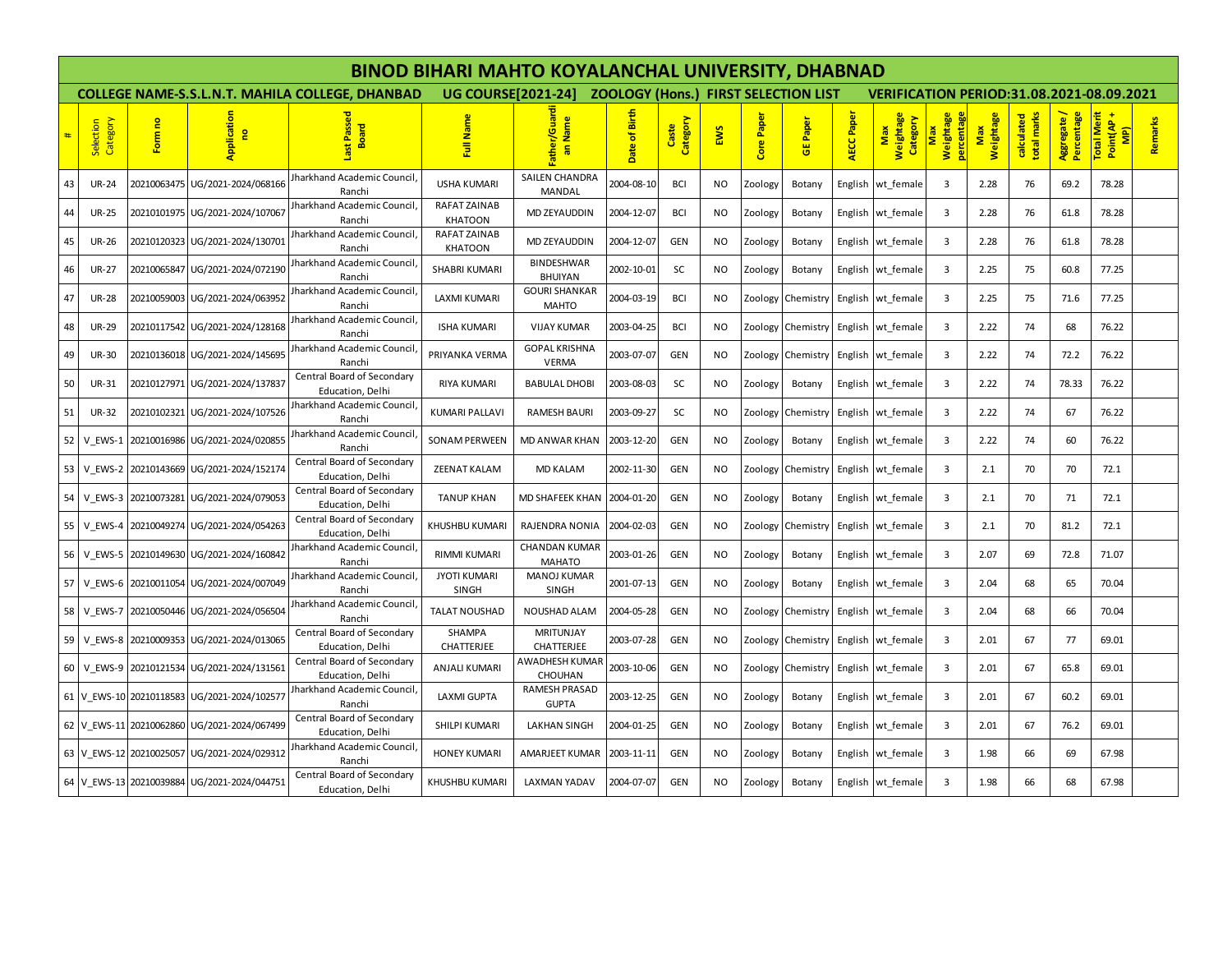|           |                       |             |                                 |                                                        |                           | <b>BINOD BIHARI MAHTO KOYALANCHAL UNIVERSITY, DHABNAD</b> |                                             |                   |           |            |                   |            |                                                  |                                           |                  |                           |                           |                                  |         |  |  |  |
|-----------|-----------------------|-------------|---------------------------------|--------------------------------------------------------|---------------------------|-----------------------------------------------------------|---------------------------------------------|-------------------|-----------|------------|-------------------|------------|--------------------------------------------------|-------------------------------------------|------------------|---------------------------|---------------------------|----------------------------------|---------|--|--|--|
|           |                       |             |                                 | <b>COLLEGE NAME-S.S.L.N.T. MAHILA COLLEGE. DHANBAD</b> | <b>UG COURSE[2021-24]</b> |                                                           | <b>ZOOLOGY (Hons.) FIRST SELECTION LIST</b> |                   |           |            |                   |            | <b>VERIFICATION PERIOD:31.08.2021-08.09.2021</b> |                                           |                  |                           |                           |                                  |         |  |  |  |
| $\ddot{}$ | Selection<br>Category | Form no     | Application<br>g                | st Passe<br>Board                                      | Full Name                 | Father/Guard<br>an Name                                   | Birth<br>৳<br>Date                          | Category<br>Caste | EWS       | Core Paper | Paper<br>ö        | AECC Paper | Weightage<br>Category<br>Max                     | Weightage<br><b>rcentag</b><br><b>Nay</b> | Weightage<br>Max | calculated<br>total marks | Aggregate /<br>Percentage | Total Merit<br>Point(AP +<br>MP) | Remarks |  |  |  |
| 65        | <b>BC I-1</b>         | 20210067641 | UG/2021-2024/073984             | Iharkhand Academic Council<br>Ranchi                   | <b>SANGITA KUMARI</b>     | <b>INDRAJIT MAHATO</b>                                    | 2003-06-20                                  | <b>BCI</b>        | NO        | Zoology    | Chemistry         | English    | wt female                                        | 3                                         | 2.16             | 72                        | 58.1                      | 74.16                            |         |  |  |  |
| 66        | <b>BC I-2</b>         | 20210039717 | UG/2021-2024/044584             | Central Board of Secondary<br>Education, Delhi         | <b>REENA KUMARI</b>       | <b>SARYU MAHATO</b>                                       | 2003-07-15                                  | <b>BCI</b>        | NO.       | Zoology    | Chemistry         | Hindi      | wt female                                        | 3                                         | 2.13             | 71                        | 71.4                      | 73.13                            |         |  |  |  |
| 67        | <b>BC I-3</b>         | 20210020364 | UG/2021-2024/024809             | harkhand Academic Council<br>Ranchi                    | <b>MEGHA</b>              | RANJIT MANDAL                                             | 2003-10-01                                  | <b>BCI</b>        | <b>NO</b> | Zoology    | Botany            |            | English wt female                                | 3                                         | 2.13             | 71                        | 66                        | 73.13                            |         |  |  |  |
| 68        | <b>BC I-4</b>         | 20210019583 | UG/2021-2024/023542             | Central Board of Secondary<br>Education, Delhi         | <b>BABLI KUMARI</b>       | <b>MUNNA YADAV</b>                                        | 2003-10-02                                  | <b>BCI</b>        | <b>NO</b> | Zoology    | Chemistry         |            | English wt_female                                | 3                                         | 2.13             | 71                        | 70                        | 73.13                            |         |  |  |  |
| 69        | <b>BC I-5</b>         | 20210037368 | UG/2021-2024/042066             | harkhand Academic Council<br>Ranchi                    | <b>NITU KUMARI</b>        | <b>JAGDISH MAHATO</b>                                     | 2003-09-03                                  | <b>BCI</b>        | NO.       | Zoology    | Chemistry         |            | English wt female                                | 3                                         | 2.07             | 69                        | 75.4                      | 71.07                            |         |  |  |  |
| 70        | <b>BC I-6</b>         |             | 20210025996 UG/2021-2024/030672 | harkhand Academic Council<br>Ranchi                    | JOSHANA KUMARI            | <b>BINOD MAHATO</b>                                       | 2002-09-09                                  | <b>BCI</b>        | <b>NO</b> |            | Zoology Chemistry |            | English wt female                                | 3                                         | 2.01             | 67                        | 65.8                      | 69.01                            |         |  |  |  |
| 71        | <b>BC I-7</b>         | 20210058764 | UG/2021-2024/063745             | harkhand Academic Council<br>Ranchi                    | <b>NITU KUMARI</b>        | <b>MAHAVIR MAHTO</b>                                      | 2004-01-06                                  | <b>BCI</b>        | NO.       | Zoology    | Chemistry         | Hindi      | wt female                                        | 3                                         | 1.95             | 65                        | 63                        | 66.95                            |         |  |  |  |
| 72        | <b>BCI-8</b>          | 20210027896 | UG/2021-2024/032553             | harkhand Academic Council<br>Ranchi                    | RITIKA KUMARI             | <b>RAM KISHAN</b><br><b>MAHATO</b>                        | 2004-02-14                                  | <b>BCI</b>        | NO.       | Zoology    | Chemistry         | Hindi      | wt female                                        | 3                                         | 1.95             | 65                        | 62.4                      | 66.95                            |         |  |  |  |
| 73        | <b>BC I-9</b>         | 20210028093 | UG/2021-2024/032691             | Central Board of Secondary<br>Education, Delhi         | <b>ANKITA MANDAL</b>      | NIMAY CHANDRA<br>MANDAL                                   | 2003-03-23                                  | <b>BCI</b>        | <b>NO</b> | Zoology    | Botany            |            | English wt female                                | 3                                         | 1.92             | 64                        | 85                        | 65.92                            |         |  |  |  |
| 74        | <b>BC I-10</b>        | 20210067135 | UG/2021-2024/073491             | harkhand Academic Council<br>Ranchi                    | <b>NIKITA ANAND</b>       | ANAND MAHATO                                              | 2003-04-05                                  | <b>BCI</b>        | <b>NO</b> | Zoology    | Chemistry         | English    | wt female                                        | 3                                         | 1.92             | 64                        | 61.4                      | 65.92                            |         |  |  |  |
| 75        | <b>BC II-1</b>        | 20210107274 | UG/2021-2024/115812             | Central Board of Secondary<br>Education, Delhi         | MADHU KUMARI              | <b>BIPIN BIHARI</b>                                       | 2004-01-06                                  | <b>BCII</b>       | <b>NO</b> | Zoology    | Chemistry         |            | English wt female                                | $\overline{3}$                            | 2.19             | 73                        | 77                        | 75.19                            |         |  |  |  |
| 76        | <b>BC II-2</b>        | 20210087466 | UG/2021-2024/092425             | harkhand Academic Council<br>Ranchi                    | <b>ANKITA KUMARI</b>      | <b>MADAN MAHATO</b>                                       | 2002-04-18                                  | <b>BCII</b>       | NO.       | Zoology    | Botany            |            | English wt_female                                | 3                                         | 2.01             | 67                        | 65                        | 69.01                            |         |  |  |  |
| 77        | <b>BC II-3</b>        | 20210096175 | UG/2021-2024/101911             | harkhand Academic Council<br>Ranchi                    | <b>MANISHA KUMARI</b>     | PREMCHANDRA<br>PANDIT MANCHI                              | 1993-08-07                                  | <b>BCII</b>       | <b>NO</b> | Zoology    | Chemistry         | English    | wt female                                        | 3                                         | 1.92             | 64                        | 60                        | 65.92                            |         |  |  |  |
| 78        | <b>BC II-4</b>        | 20210129238 | UG/2021-2024/139490             | harkhand Academic Council<br>Ranchi                    | SARITA KUMARI             | PRAFUL SETHI                                              | 2003-09-13                                  | <b>BCII</b>       | <b>NO</b> | Zoology    | Chemistry         |            | English wt female                                | $\overline{3}$                            | 1.83             | 61                        | 56                        | 62.83                            |         |  |  |  |
| 79        | <b>BC II-5</b>        | 20210012947 | UG/2021-2024/016754             | harkhand Academic Council,<br>Ranchi                   | ANKITA<br>KUMBHAKAR       | <b>KARTIK</b><br>KUMBHAKAR                                | 2003-03-06                                  | <b>BCII</b>       | NO.       | Zoology    | Botany            |            | English wt female                                | 3                                         | 1.74             | 58                        | 60                        | 59.74                            |         |  |  |  |
| 80        | V BC II-6             | 20210062128 | UG/2021-2024/066735             | harkhand Academic Council<br>Ranchi                    | <b>KUSUM KUMARI</b>       | <b>UPENDRA KUMAR</b>                                      | 2004-08-31                                  | <b>GEN</b>        | NO.       | Zoology    | Botany            |            | English wt_female                                | 3                                         | 1.98             | 66                        | 61.6                      | 67.98                            |         |  |  |  |
|           | 81 V_BC II-7          | 20210049755 | UG/2021-2024/038396             | Central Board of Secondary<br>Education, Delhi         | ANKUSHA KUMARI            | <b>DUDHNATH RAI</b>                                       | 2002-05-15                                  | <b>GEN</b>        | <b>NO</b> |            | Zoology Chemistry |            | English wt female                                | 3                                         | 1.95             | 65                        | 83.6                      | 66.95                            |         |  |  |  |
| 82        | V BC II-8             | 20210011569 | UG/2021-2024/015352             | harkhand Academic Council<br>Ranchi                    | <b>SOFIA NAAZ</b>         | MD REYAZ ANSARI                                           | 2002-12-30                                  | <b>GEN</b>        | NO.       | Zoology    | Chemistry         |            | English wt female                                | 3                                         | 1.95             | 65                        | 57.4                      | 66.95                            |         |  |  |  |
| 83        | $SC-1$                | 20210016731 | UG/2021-2024/020880             | harkhand Academic Council<br>Ranchi                    | ANNU KUMARI               | <b>SUNIL RAVIDAS</b>                                      | 2002-08-09                                  | SC                | NO        | Zoology    | Chemistry         |            | English wt female                                | $\overline{3}$                            | 1.86             | 62                        | 61                        | 63.86                            |         |  |  |  |
| 84        | $SC-2$                | 20210016597 | UG/2021-2024/020455             | Central Board of Secondary<br>Education. Delhi         | <b>NEHA KUMARI</b>        | <b>ANIL KUMAR</b><br>RATNAKAR                             | 2003-10-15                                  | SC                | NO.       | Zoology    | Chemistry         |            | English wt female                                | 3                                         | 1.86             | 62                        | 57                        | 63.86                            |         |  |  |  |
| 85        | $SC-3$                | 20210021351 | UG/2021-2024/025262             | Central Board of Secondary<br>Education, Delhi         | <b>GAYATRI KUMARI</b>     | SRAVAN KUMAR<br>PASWAN                                    | 2004-01-01                                  | SC                | <b>NO</b> | Zoology    | Botany            | Hindi      | wt female                                        | 3                                         | 1.86             | 62                        | 72                        | 63.86                            |         |  |  |  |
| 86        | $SC-4$                | 20210025797 | UG/2021-2024/030437             | harkhand Academic Council<br>Ranchi                    | <b>NEHA KUMARI</b>        | <b>BASUDEO RAVIDAS</b>                                    | 2002-06-27                                  | SC                | NO        | Zoology    | Chemistry         |            | English wt female                                | 3                                         | 1.83             | 61                        | 64                        | 62.83                            |         |  |  |  |
| 87        | $SC-5$                | 20210022412 | UG/2021-2024/027062             | harkhand Academic Council<br>Ranchi                    | <b>UJALA KUMARI</b>       | RANVEER KUMAR<br>PASWAN                                   | 2003-12-06                                  | SC                | <b>NO</b> | Zoology    | Botany            |            | English wt_female                                | 3                                         | 1.74             | 58                        | 61.8                      | 59.74                            |         |  |  |  |
|           |                       |             |                                 |                                                        |                           |                                                           |                                             |                   |           |            |                   |            |                                                  |                                           |                  |                           |                           |                                  |         |  |  |  |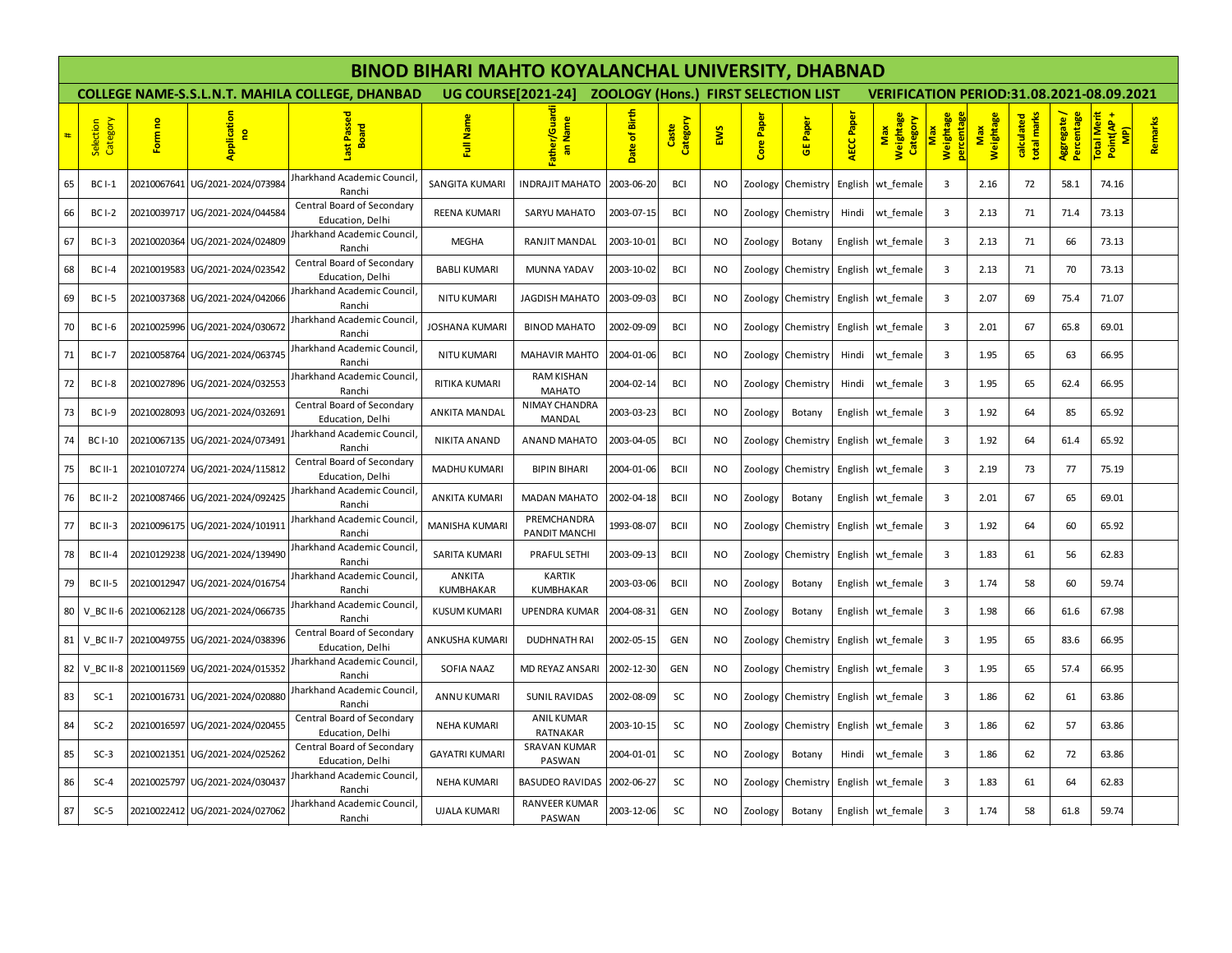|     |                       |             |                                 |                                                        |                                | <b>BINOD BIHARI MAHTO KOYALANCHAL UNIVERSITY, DHABNAD</b> |                                             |                   |           |            |                 |            |                                                  |                                 |                  |                           |                           |                                               |         |  |  |
|-----|-----------------------|-------------|---------------------------------|--------------------------------------------------------|--------------------------------|-----------------------------------------------------------|---------------------------------------------|-------------------|-----------|------------|-----------------|------------|--------------------------------------------------|---------------------------------|------------------|---------------------------|---------------------------|-----------------------------------------------|---------|--|--|
|     |                       |             |                                 | <b>COLLEGE NAME-S.S.L.N.T. MAHILA COLLEGE. DHANBAD</b> | <b>UG COURSE[2021-24]</b>      |                                                           | <b>ZOOLOGY (Hons.) FIRST SELECTION LIST</b> |                   |           |            |                 |            | <b>VERIFICATION PERIOD:31.08.2021-08.09.2021</b> |                                 |                  |                           |                           |                                               |         |  |  |
|     | Selection<br>Category | Form no     | Application<br>$\mathbf{e}$     | Passed<br><b>Board</b>                                 | Full Name                      | ather/Guard<br>an Name                                    | Birth<br>ិ<br><b>Date</b>                   | Category<br>Caste | EWS       | Core Paper | <b>GE Paper</b> | AECC Paper | Weightage<br>Category<br>Max                     | Weightage<br>enta<br><b>Max</b> | Max<br>Weightage | calculated<br>total marks | Aggregate /<br>Percentage | <mark>Total Merit</mark><br>Point(AP +<br>MP) | Remarks |  |  |
| 88  | $SC-6$                | 20210121517 | UG/2021-2024/117668             | Central Board of Secondary<br>Education, Delhi         |                                | KUMARI KHUSHBOO INDRA DEO PRASAD                          | 2004-10-05                                  | SC                | <b>NO</b> | Zoology    | Botany          | English    | wt female                                        | 3                               | 1.74             | 58                        | 69.4                      | 59.74                                         |         |  |  |
| 89  | $SC-7$                |             | 20210058969 UG/2021-2024/063592 | Jharkhand Academic Council,<br>Ranchi                  | PRITY KUMARI                   | <b>SANJAY PASI</b>                                        | 2003-11-13                                  | SC                | <b>NO</b> | Zoology    | Botany          |            | English wt female                                | $\overline{3}$                  | 1.71             | 57                        | 61.4                      | 58.71                                         |         |  |  |
| 90  | $SC-8$                | 20210150163 | UG/2021-2024/162369             | Central Board of Secondary<br>Education, Delhi         | <b>SIMRAN RANI</b>             | <b>MANOJ DAS</b>                                          | 2002-09-07                                  | SC                | <b>NO</b> | Zoology    | Chemistry       |            | English wt female                                | $\overline{3}$                  | 1.62             | 54                        | 67                        | 55.62                                         |         |  |  |
| 91  | $SC-9$                | 20210131230 | UG/2021-2024/123234             | Jharkhand Academic Council<br>Ranchi                   | RITA KUMARI                    | <b>MANBODH BAURI</b>                                      | 1999-12-20                                  | SC                | <b>NO</b> | Zoology    | Botany          | English    | wt female                                        | 3                               | 1.59             | 53                        | 58.6                      | 54.59                                         |         |  |  |
| 92  | $SC-10$               | 20210043365 | UG/2021-2024/048188             | Jharkhand Academic Council<br>Ranchi                   | PRIYANKA KUMARI                | RAM PRAVESH RAM 2003-05-07                                |                                             | SC                | <b>NO</b> | Zoology    | Chemistry       |            | English wt female                                | $\overline{3}$                  | 1.35             | 45                        | 51.2                      | 46.35                                         |         |  |  |
| 93  | $SC-11$               | 20210119511 | UG/2021-2024/129871             | Iharkhand Academic Council<br>Ranchi                   | PRIYANKA KUMARI                | KRISHNA BHUINYA                                           | 2003-07-07                                  | SC                | <b>NO</b> | Zoology    | Botany          |            | English wt_female                                | $\overline{3}$                  | 1.35             | 45                        | 48.6                      | 46.35                                         |         |  |  |
| 94  | $V_SC-12$             | 20210146760 | UG/2021-2024/155520             | Jharkhand Academic Council<br>Ranchi                   | SARITA KUMARI                  | <b>JHARI LAL MAHTO</b>                                    | 2003-11-20                                  | <b>BCI</b>        | <b>NO</b> | Zoology    | Chemistry       | English    | wt_female                                        | $\overline{3}$                  | 1.92             | 64                        | 61.2                      | 65.92                                         |         |  |  |
| 95  | $V_SC-13$             | 20210035941 | UG/2021-2024/040907             | Iharkhand Academic Council<br>Ranchi                   | <b>EKTA KUAMRI</b>             | <b>TEJO MAHTO</b>                                         | 2002-04-20                                  | <b>BCI</b>        | <b>NO</b> | Zoology    | Botany          |            | English wt female                                | 3                               | 1.89             | 63                        | 63                        | 64.89                                         |         |  |  |
| 96  | $ST-1$                |             | 20210012593 UG/2021-2024/016415 | Central Board of Secondary<br>Education, Delhi         | <b>JAYA BESRA</b>              | <b>SWAPAN KUMAR</b><br><b>BESRA</b>                       | 2001-11-04                                  | <b>ST</b>         | <b>NO</b> | Zoology    | Botany          |            | English wt female                                | $\overline{3}$                  | 2.19             | 73                        | 73                        | 75.19                                         |         |  |  |
| 97  | $ST-2$                | 20210115755 | UG/2021-2024/125140             | Jharkhand Academic Council<br>Ranchi                   | <b>SARITA TUDU</b>             | RABI KUMAR TUDU                                           | 2002-11-01                                  | <b>ST</b>         | <b>NO</b> | Zoology    | Botany          | English    | wt_female                                        | 3                               | 2.04             | 68                        | 68.6                      | 70.04                                         |         |  |  |
| 98  | $ST-3$                | 20210143189 | UG/2021-2024/152003             | <b>Iharkhand Academic Council</b><br>Ranchi            | <b>KUMARI MANISHA</b><br>SOREN | LT CHINESHWAR<br>SOREN                                    | 2004-05-17                                  | <b>ST</b>         | <b>NO</b> | Zoology    | Botany          |            | English wt female                                | 3                               | 1.98             | 66                        | 62.2                      | 67.98                                         |         |  |  |
| 99  | $ST-4$                |             | 20210138377 UG/2021-2024/147766 | Jharkhand Academic Council<br>Ranchi                   | <b>HEMU KUMARI</b>             | PREAMLAL TUDU                                             | 2001-12-08                                  | <b>ST</b>         | <b>NO</b> | Zoology    | Botany          |            | English wt female                                | $\overline{3}$                  | 1.95             | 65                        | 57                        | 66.95                                         |         |  |  |
| 100 | $ST-5$                | 20210130778 | UG/2021-2024/141248             | Jharkhand Academic Council<br>Ranchi                   | SINU TUDU                      | <b>SIMAN TUDU</b>                                         | 2004-11-28                                  | <b>ST</b>         | NO.       | Zoology    | Chemistry       | English    | wt_female                                        | $\overline{3}$                  | 1.95             | 65                        | 68                        | 66.95                                         |         |  |  |
| 101 | $ST-6$                | 20210077784 | UG/2021-2024/082736             | Jharkhand Academic Council<br>Ranchi                   | RUPALI HEMBRAM                 | <b>GOLORAM</b><br><b>HEMBRAM</b>                          | 2004-07-06                                  | <b>ST</b>         | <b>NO</b> | Zoology    | Botany          |            | English wt female                                | 3                               | 1.92             | 64                        | 65.2                      | 65.92                                         |         |  |  |
| 102 | $ST-7$                |             |                                 | <b>Iharkhand Academic Council</b><br>Ranchi            | MINU TUDU                      | SIMAN TUDU                                                | 2003-03-15                                  | <b>ST</b>         | <b>NO</b> | Zoology    | Botany          |            | English wt_female                                | 3                               | 1.8              | 60                        | 63                        | 61.8                                          |         |  |  |
| 103 | $ST-8$                |             | 20210091186 UG/2021-2024/075861 | Iharkhand Academic Council<br>Ranchi                   | ANJALI MARANDI                 | JAGESHWAR<br>MARANDI                                      | 2003-12-26                                  | <b>ST</b>         | <b>NO</b> | Zoology    | Chemistry       | English    | wt female                                        | $\overline{3}$                  | 1.77             | 59                        | 56.2                      | 60.77                                         |         |  |  |
| 104 | $ST-9$                | 20210111260 | UG/2021-2024/119888             | Jharkhand Academic Council<br>Ranchi                   | <b>KUMARI RITIKA</b><br>RANI   | <b>SURENDRA KUMAR</b><br><b>MARANDI</b>                   | 2004-10-10                                  | <b>ST</b>         | <b>NO</b> | Zoology    | Botany          |            | English wt_female                                | $\overline{3}$                  | 1.74             | 58                        | 60                        | 59.74                                         |         |  |  |
| 105 | $ST-10$               | 20210115252 | UG/2021-2024/124652             | <b>Iharkhand Academic Council</b><br>Ranchi            | SHILA MURMU                    | <b>SUKLAL MURMU</b>                                       | 2003-10-03                                  | <b>ST</b>         | <b>NO</b> | Zoology    | Botany          |            | English wt female                                | $\overline{3}$                  | 1.68             | 56                        | 61.8                      | 57.68                                         |         |  |  |
| 106 | $ST-11$               | 20210047973 | UG/2021-2024/052764             | <b>Iharkhand Academic Council</b><br>Ranchi            | <b>ANJANI MODI</b>             | SHATRUGHAN MOD                                            | 2003-10-15                                  | <b>ST</b>         | <b>NO</b> | Zoology    | Botany          |            | English wt female                                | $\overline{3}$                  | 1.65             | 55                        | 54                        | 56.65                                         |         |  |  |
| 107 | $ST-12$               | 20210026024 | UG/2021-2024/030590             | Jharkhand Academic Council<br>Ranchi                   | KALPANA<br>HEMBRAM             | <b>SUNIL HEMBRAM</b>                                      | 2004-01-20                                  | <b>ST</b>         | <b>NO</b> | Zoology    | Chemistry       |            | English wt female                                | $\overline{3}$                  | 1.65             | 55                        | 51.92                     | 56.65                                         |         |  |  |
| 108 | $ST-13$               |             | 20210091810 UG/2021-2024/097768 | Jharkhand Academic Council,<br>Ranchi                  | <b>NITU KOL</b>                | <b>MATLU KOL</b>                                          | 2004-02-27                                  | <b>ST</b>         | <b>NO</b> | Zoology    | Chemistry       |            | English wt female                                | 3                               | 1.56             | 52                        | 58.6                      | 53.56                                         |         |  |  |
| 109 | $ST-14$               | 20210062678 | UG/2021-2024/067281             | Iharkhand Academic Council<br>Ranchi                   | MANISHA<br><b>HEMBROM</b>      | LT RABINDER<br>HEMBROM                                    | 2004-07-29                                  | <b>ST</b>         | <b>NO</b> | Zoology    | Botany          | English    | wt female                                        | 3                               | 1.56             | 52                        | 54.8                      | 53.56                                         |         |  |  |
| 110 | $ST-15$               | 20210043992 | UG/2021-2024/048777             | Jharkhand Academic Council<br>Ranchi                   | MANISHA MURMU                  | <b>BIROLAL MURMU</b>                                      | 2004-07-21                                  | <b>ST</b>         | <b>NO</b> | Zoology    | Botany          |            | English wt_female                                | 3                               | 1.44             | 48                        | 54.6                      | 49.44                                         |         |  |  |
|     |                       |             |                                 |                                                        |                                |                                                           |                                             |                   |           |            |                 |            |                                                  |                                 |                  |                           |                           |                                               |         |  |  |